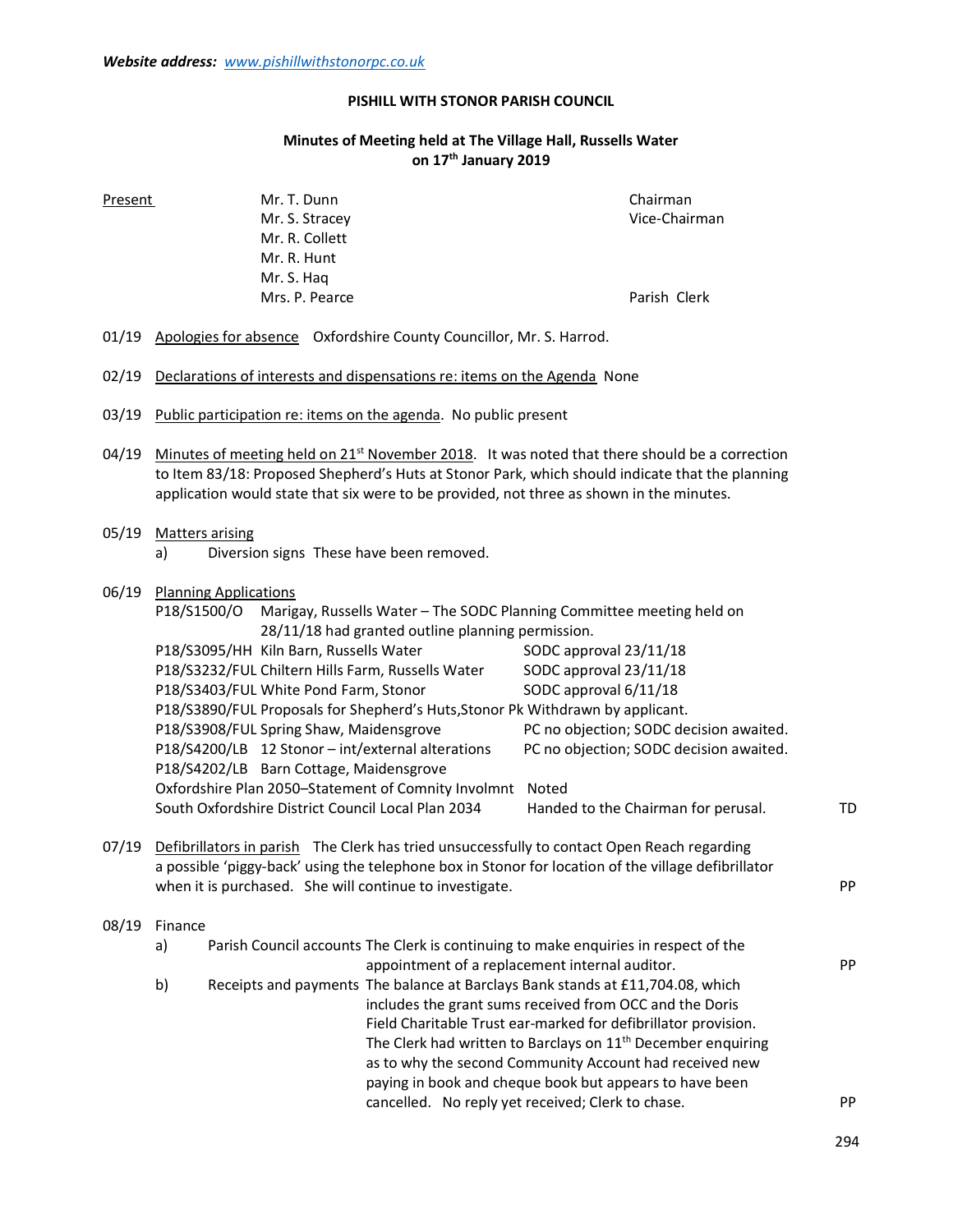| 08/19 | Finance (continued) |                                                                        |                                                                                                                                |     |  |  |  |
|-------|---------------------|------------------------------------------------------------------------|--------------------------------------------------------------------------------------------------------------------------------|-----|--|--|--|
|       | b)                  | Cheques drawn at Meeting                                               |                                                                                                                                |     |  |  |  |
|       |                     | Ch.no: 100554 P.A. Pearce (Clerk's wages, £84pw x 8=£672 less PAYE £34 |                                                                                                                                |     |  |  |  |
|       |                     | +printer ink £15.98)<br>£653.98                                        |                                                                                                                                |     |  |  |  |
|       |                     | 100555 HMRC (Clerk's PAYE)<br>£ 34.00                                  |                                                                                                                                |     |  |  |  |
|       |                     | 100556 Village Hall, Rus. Wtr (Mtg hire 1 1/2 hrs @ £12.ph)<br>£ 18.00 |                                                                                                                                |     |  |  |  |
|       | C)                  | Defibrillator finance                                                  | It is hoped that SODC will make a grant towards the Parish<br>defibrillators, but in spite of enquries being made by the       |     |  |  |  |
|       | d)                  | <b>Budget</b>                                                          | Clerk, no information has been forthcoming. Clerk to chase.<br>The precept request for 2019-20 had been returned but agreement | PP. |  |  |  |
|       |                     |                                                                        | is awaited from SODC.                                                                                                          | b/f |  |  |  |
| 09/19 |                     | <b>Parish Communications</b>                                           |                                                                                                                                |     |  |  |  |

\_\_\_\_\_\_\_\_\_\_\_\_\_\_\_\_\_\_\_\_\_\_\_\_\_\_\_\_\_\_\_\_\_\_\_\_\_\_\_\_\_\_\_\_\_\_\_\_\_\_\_\_\_\_\_\_\_\_\_\_\_\_\_\_\_\_\_\_\_\_\_\_\_\_\_\_\_\_\_\_\_\_\_\_\_\_\_\_\_\_\_\_\_\_

- a) Mr.Haq reported that the Parish Council laptop now has a fully functioning back-up facility through One-Drive. Emails are already backed-up.
- b) The Gigabit Broadband Voucher Scheme has been altered and the business amount against the cost of connection has changed and is now £2500 (previously £3000). Also, the ratio of business to resident vouchers allowed in each group project has also changed - for every SME connected through the scheme, up to 10 residents can now be connected with vouchers worth £500 each (no change to the residential amount; still £500).

#### 10/19 Roads

|       | a)                                                        | <b>B480</b>                               | No change, potholes still bad. Clerk to chase again.                                                                                                                                                                                   | PP. |  |  |
|-------|-----------------------------------------------------------|-------------------------------------------|----------------------------------------------------------------------------------------------------------------------------------------------------------------------------------------------------------------------------------------|-----|--|--|
|       | b)                                                        | Church Lane, Pishill                      | Following tree felling, the resulting mud had been cleared by Mr. Earl.                                                                                                                                                                |     |  |  |
|       | c)                                                        | Call for traffic calming measures, Stonor |                                                                                                                                                                                                                                        |     |  |  |
|       |                                                           |                                           | An email dated 12/12/18) had been received from a new resident. The<br>Chairman had responded outlining the history of Parish traffic calming<br>measures.                                                                             |     |  |  |
|       | C)                                                        | Ridgeway Rouleur                          | This non-competitive cycle challenge will take place on 27 <sup>th</sup> April 2019<br>and the route will affect the parish. Clerk to place details on the parish<br>website, and inform parishioners via the email distribution list. | PP. |  |  |
| 11/19 | <b>Commons Report</b>                                     |                                           |                                                                                                                                                                                                                                        |     |  |  |
|       | Gated footpath across common land at Russells Water<br>a) |                                           |                                                                                                                                                                                                                                        |     |  |  |
|       |                                                           |                                           | Nothing further had been heard from Stonor Estates and the Clerk was<br>asked to contact Hon. William Stonor for an update.                                                                                                            | PP. |  |  |
|       | b)                                                        |                                           | Vans on Maidensgrove Common, reported end of November                                                                                                                                                                                  |     |  |  |
|       |                                                           |                                           |                                                                                                                                                                                                                                        |     |  |  |

 Following a report received, Thames Valley Police had been alerted. There has been no recurrence.

## 12/19 Footpaths Report Nothing to report

#### 13/19 Refuse and Waste Management

a) Litter Blitz date + arrangements

 Mr. Hunt will co-ordinate arrangements. The litter blitz will TAKE place on the weekend of  $9<sup>th</sup>/10<sup>th</sup>$  March. The Clerk will contact Mrs. Brenda Phipps to enquire whether she PP would be willing to organise the litter collection in Russells Water and, possibly, Maidensgrove.

 The Clerk will arrange delivery of collection bags and subsequent litter collection from Upper Assendon Farm.